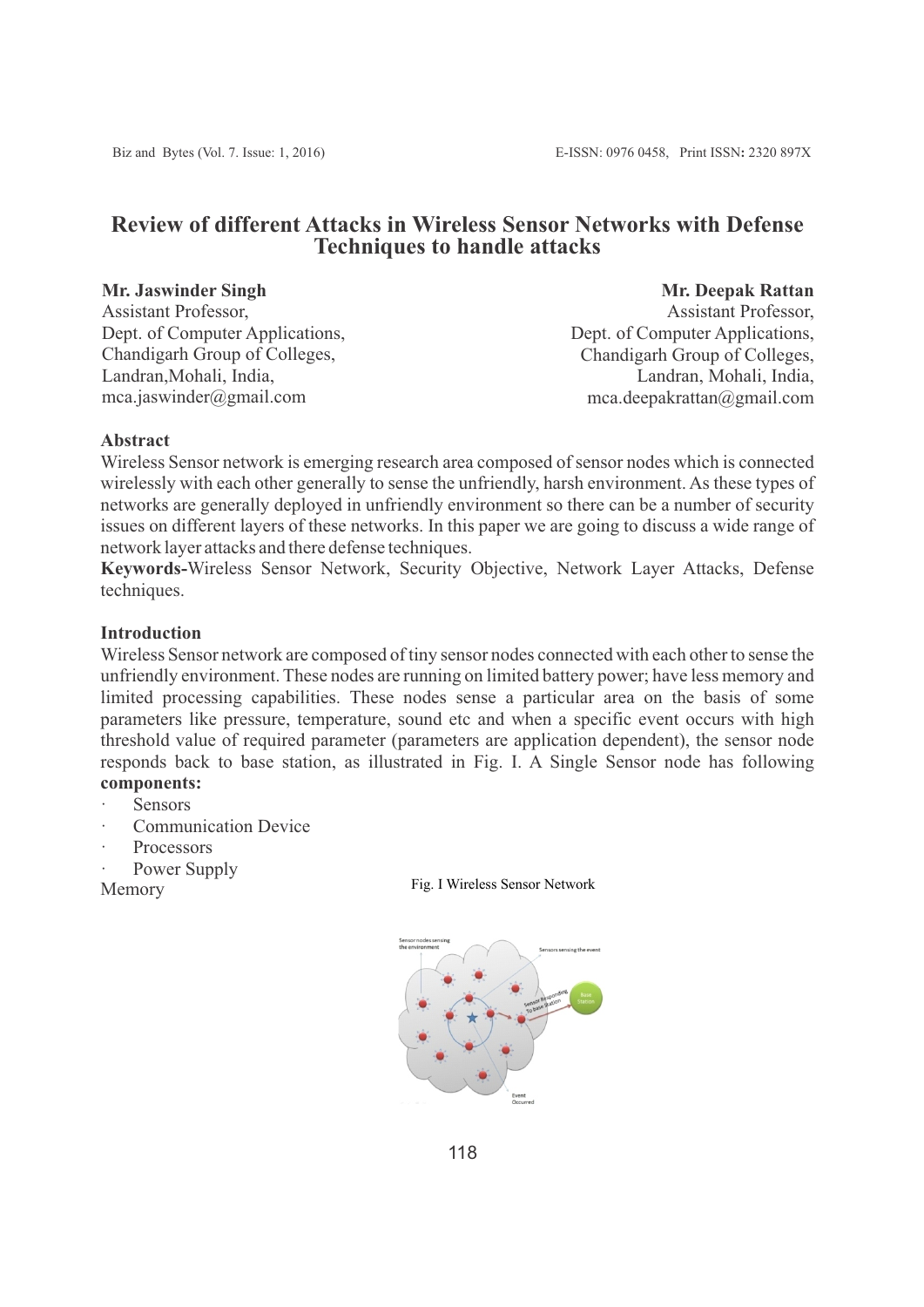| Power<br>Supply | <b>Communication Device</b> | Memory |
|-----------------|-----------------------------|--------|
|                 | Processor                   |        |
|                 | Sensors/Actuators           |        |

Fig. II Components of a Sensor Node

- · **Sensor:** Sensor is an actual device which senses and records the physical parameters of the environment and responds back to base station.
- · **Communication Device:** A device used for sending and receiving information over a wireless network.
- · **Processors:** AController to process all the relevant data capable of executing arbitrary code.
- · **PowerSupply**: Batteries are used as a source of power supply in WSN.
- · **Memory:**ALimited memory is used to store program and intermediate data.

The aim of this paper is to define various attacks on network layer in WSN, defense strategies and techniques, issues related to implementing those techniques. Section 2 of this paper provides information about the security objectives in Wireless Sensor Networks, Whereas Section 3 relates to different attacks on network layer in WSN, Section 4 discusses about the various defense techniques to secure the network followed by the conclusion section.

# **Security Objectives**

# Data Confidentiality

Data Confidentiality refers to protect the data so that it remains confidential within the network and is not revealed to unauthorized users.

# Data Authentication

Identifying the identity of the sender or receiver is main concern in any network, Data flowing in the network may possibly altered by any malicious node which may leads to false conclusion in such area where data is utmost important. Secret key is used to compute message authentication code between sender and receiver to provide authentication.

# Integrity

Data should not be tampered during transmission; Data received by the receiver should be in the form as is send by the sender node.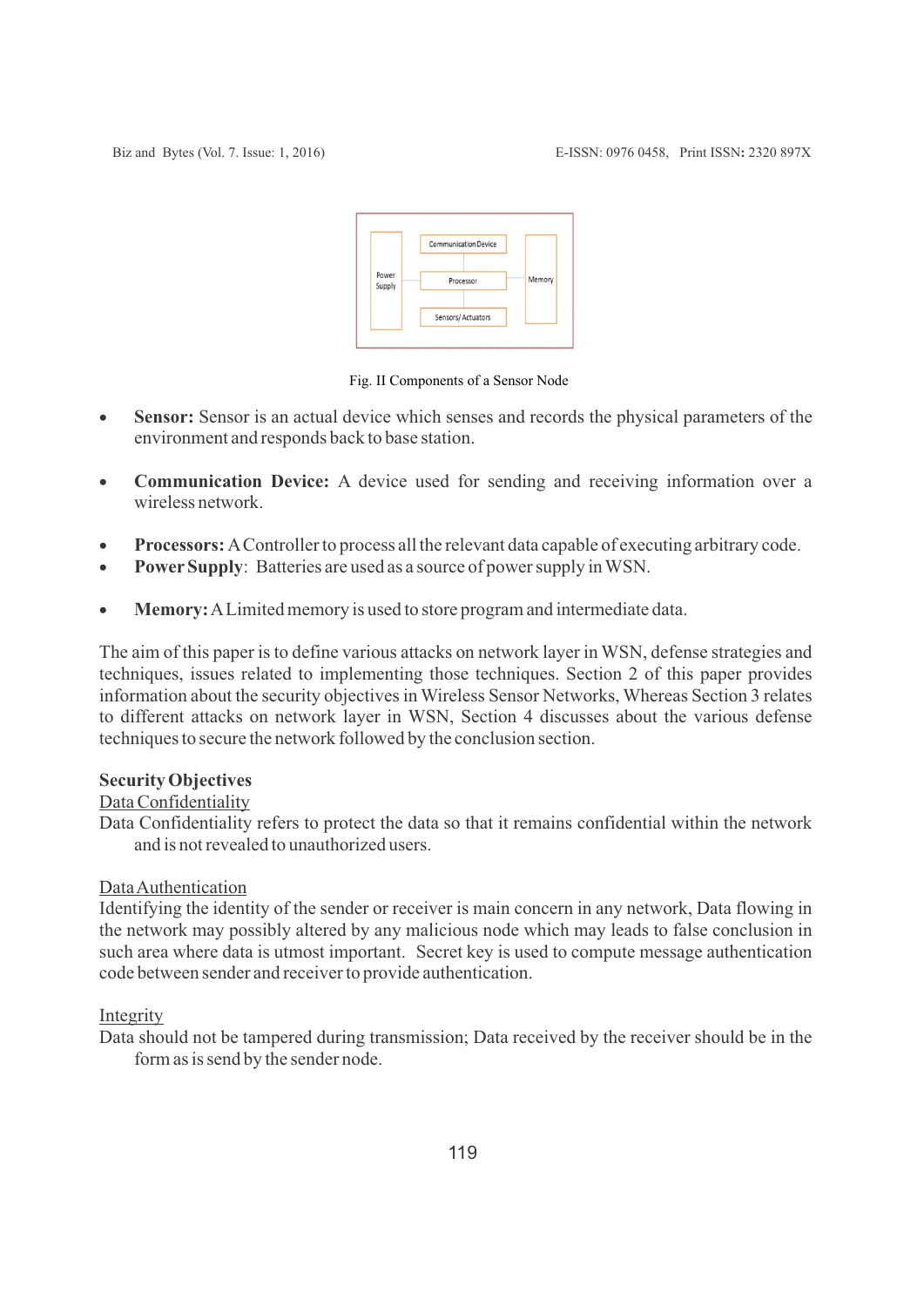#### Availability

Data should be available to the user when it is required; Attacker can attack in different ways to threat availability by generating the radio inferences or by depleting the nodes.

#### Freshness

Data freshness refers that no old message should be replayed by attacker. Time based counter methods are generally used to avoid old message from being replayed.

#### **Network LayerAttacks in WSN**

Wireless Sensor networks are open to various security attacks due to the broadcast nature of the transmission medium; nodes are generally deployed in an unfriendly or dangerous environment where node capturing attacks can be one possibility. Basically attacks are classified as active attacks and passive attacks. In Active attacks, attacker temper with the data, May injects the fake data in the networks whereas in passive attack the attacker silently monitors the networks and steals the important information from the networks.

Attackers target on the different layers of network protocol in WSN, From Physical layer to application layer, In Physical Layer Node Capturing attack, Jamming attacks are the common ones whereas in Data Link Layer Attacks like Collision, Exhaustion and other similar attacks are generally used. Routing based attacks are used on network layer; attacks like Flooding, Desynchronization are used on Transport Layer.

In this paper we focus on different network Layer attacks:

#### *a) Altered and replayed routing information*

In this attack the attacker can alter the routing information shared between nodes, by doing so attacker is able to control the network traffic, can attract or repel the network traffic, can partition the network, generate false error messages etc.

# *b) Selective Forwarding*

In Multi hop networks message will travel though multiple nodes before reaching the destination, it is assumed that intermediate nodes will faithfully forward the received messages. In this selective forwarding attack malicious node may refuse to forward certain messages and simply drop them, ensuring that they are not propagated any further.

### *c) Sinkhole Attack*

In sinkhole attack the malicious node looks attractive to surrounding nodes, as malicious node advertises to have the extremely optimum and high quality route to the base station. Adversary's goal is to attract nearly all the traffic from a particular area. Some protocols may try to check the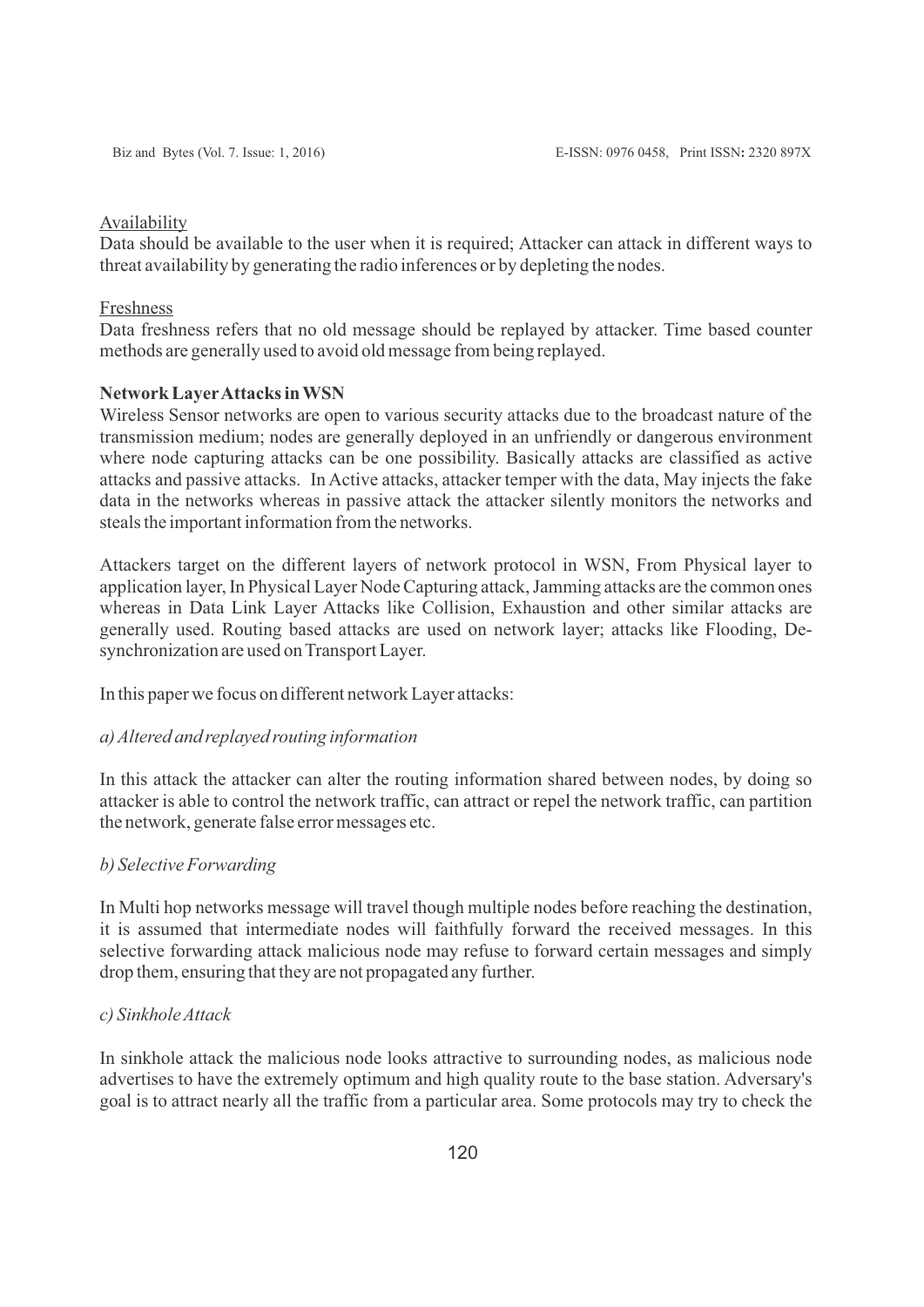quality of the route by end-to-end acknowledgements, but a malicious node uses either wormhole attack or laptop class adversary to ensure high quality route. Once all the nodes in a particular area start sending the traffic to the malicious node, it creates a metaphorical sinkhole with the malicious node at the center.

### *d) Sybil Attacks*

In a Sybil attack, a single node presents multiple identities to other nodes in the network. Authentication and encryption techniques can prevent an outsider to launch a Sybil attack on the sensor network.

### *e) Wormholes Attacks*

Attacker in wormhole attack tunnels messages at one location and retransmits them on another location.

# *f) HELLO flood attacks*

In many protocols node sends HELLO message to announce itself as neighboring node. An attacker sends a routing protocol's HELLO packets from one node to another. This malicious node by using high radio transmission range will convince the other nodes that adversary is their neighbor. The victim nodes then start transmitting the data to base station through attacker.

# **Defense Techniques**

# **Defense Mechanism forSelective Forwarding**

#### **Distributed detection scheme that uses multi hop acknowledgements**

In this approach Yu and Xiao [1] suggested a distributed detection scheme that uses multi hop acknowledgements of intermediary nodes to trigger alarms in the network. Their emphasis of the solution is on selective forwarding attack in which detection occurs in both the base station and source nodes. In this scheme, each intermediary node along the forwarding path is in charge of detecting malicious nodes. If an intermediate node detects the misbehavior of its downstream (upstream) nodes, it will generate an alarm packet and deliver it to the source node (the base station) through multiple hops.

# **A Resilient Packet-Forwarding Scheme against Maliciously Packet-Dropping Nodes in Sensor Networks**

This is approach presented in [2] trace maliciously packet-dropping nodes using Neighbor Watch System (NWS). This scheme uses a single-path data forwarding, which consumes less power than multi-path forwarding. Single-path is used to send the data towards base station; whereas multi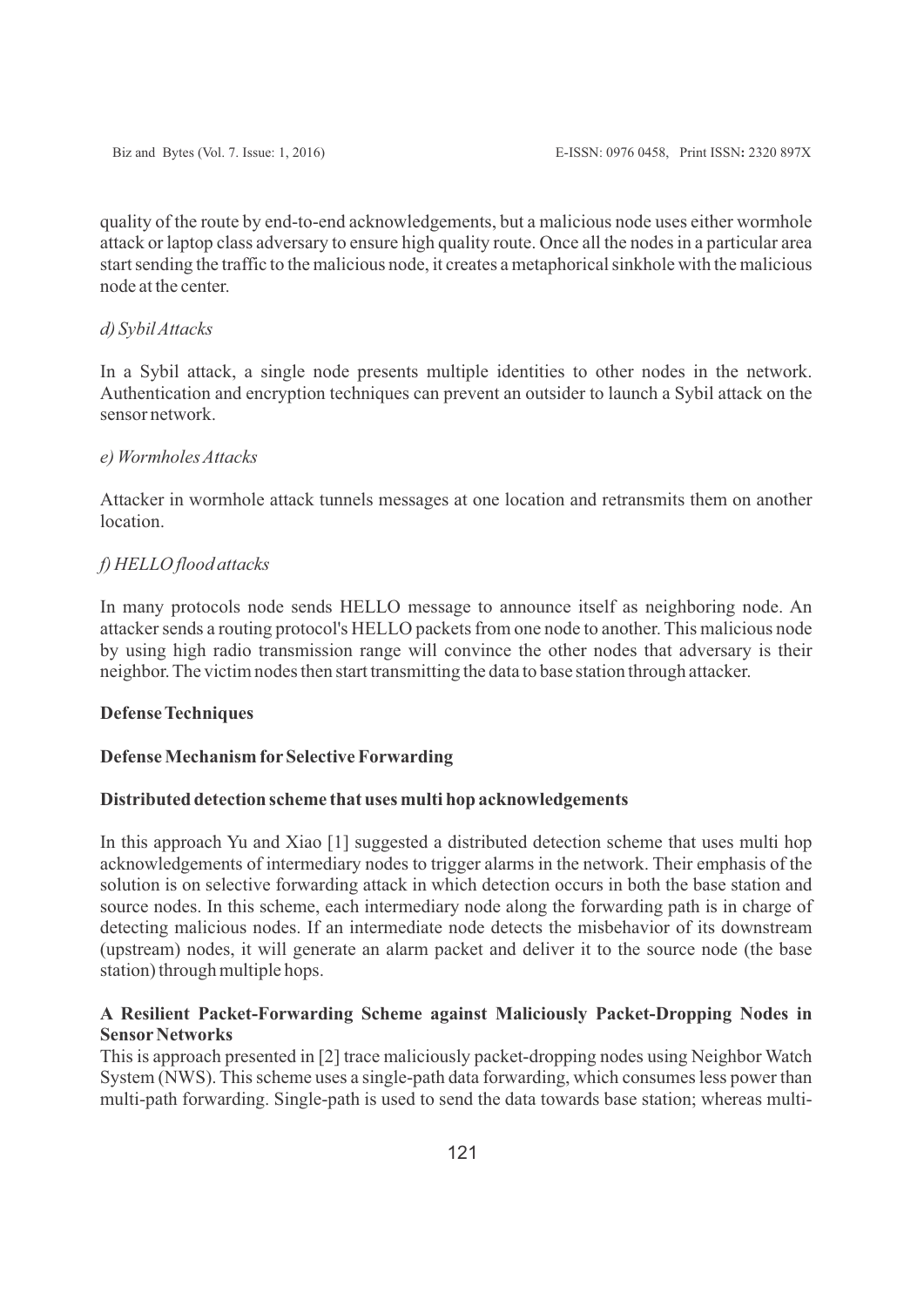path data forwarding is used at the location where NWS detects relaying nodes" misbehavior. The watch node around a malicious node can find that after receiving, the malicious node do not transmit to other nodes or transmit to a node that does not exist in its neighbor list, and then the watch node must retransmit the package.

# **Defense Mechanism forSinkhole Attack Data Consistency & Network Flow Information Approach**

In this approach presented in [3] has base station involved in detecting the malicious node. The base station floods message in the network containing the id of the affected node, the affected node reply backs to the base station with a message containing their IDs, ID of the next hop and the associated cost. Based on that information, base station constructs a network flow graph and will help in detecting sink-hole.

# **RSSI Based Scheme**

In this approach sinkhole attack is detected using Received Signal Strength Indicator (RSSI) readings of message [4]. The proposed solution needs collaboration of some Extra Monitor (EM) nodes apart from the ordinary nodes. It uses values of RSSI from four EM nodes to determine the position of all sensor nodes where the Base Station (BS) is located at origin position (0, 0). This information is used as weight from the BS in order to detect Sinkhole attack.

#### **Monitoring node's CPU usage**

In this approach presented in [5] for detecting Sinkhole attacks the consistency for CPU usage of the each sensor node is monitored. The base station calculates the difference of CPU usage of each node by monitoring and analyzing the CPU usage in fixed interval of time, after comparing the difference with a threshold, the base station is able to trace the node is malicious or legitimate.

### **Conclusion**

The sensor nodes are vulnerable to different attacks as sensor nodes are deployed in an unattended environment. Security is the critical factor for the deployment of Wireless Sensor Networks. This paper provides the abstract view on different attacks and their classifications with an attempt to traverse through the various defense techniques used to handle the attacks. The challenges of Wireless Sensor Networks are also briefly discussed. This